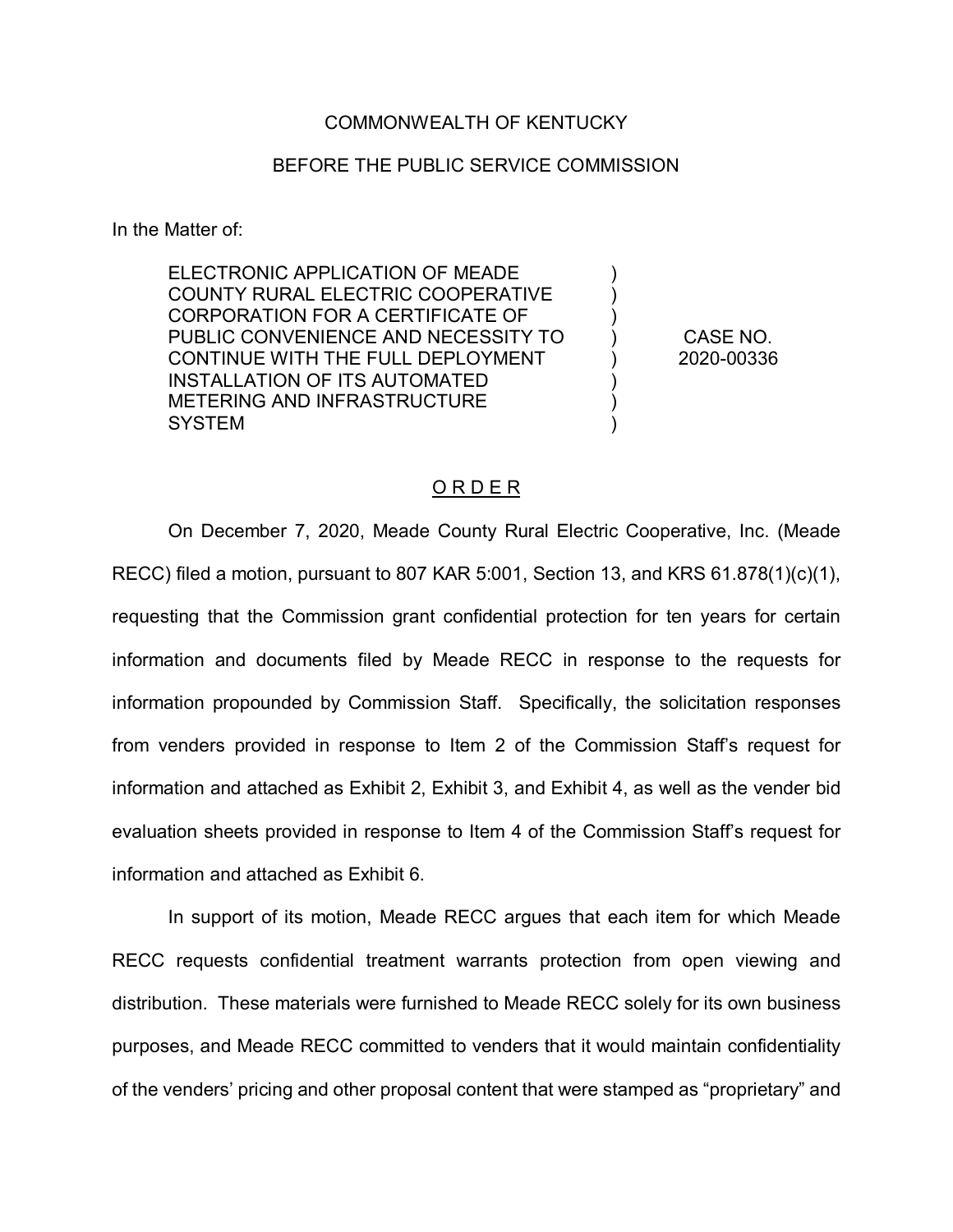"confidential." All information is proprietary and retained by Meade RECC on a need-toknow basis and is only distributed within Meade RECC to those people holding select positions who must have access for business purposes.

Having considered the motion and the material at issue, the Commission finds that the solicitation responses from venders and vender bid evaluation sheets are generally recognized as confidential or proprietary; it therefore meets the criteria for confidential treatment and is exempted from public disclosure pursuant to 807 KAR 5:001, Section 13, and KRS 61.878(1)(c)(1).

IT IS THEREFORE ORDERED that:

1. Meade RECC's motion for confidential protection for the solicitation responses from venders and vender bid evaluation sheets is granted.

2. The designated information contained in the solicitation responses from venders and vender bid evaluation sheets shall not be placed in the public record or made available for public inspection for ten years or until further Order of this Commission.

3. Use of the material in question in any Commission proceeding shall be in compliance with 807 KAR 5:001, Section 13(9).

4. Meade RECC shall inform the Commission if the material in question becomes publicly available or no longer qualifies for confidential treatment.

5. If a nonparty to this proceeding requests to inspect the material granted confidential treatment by this Order and the period during which the material has been granted confidential treatment has not expired, Meade RECC shall have 30 days from receipt of written notice of the request to demonstrate that the material still falls within the exclusions from disclosure requirements established in KRS 61.878. If Meade RECC is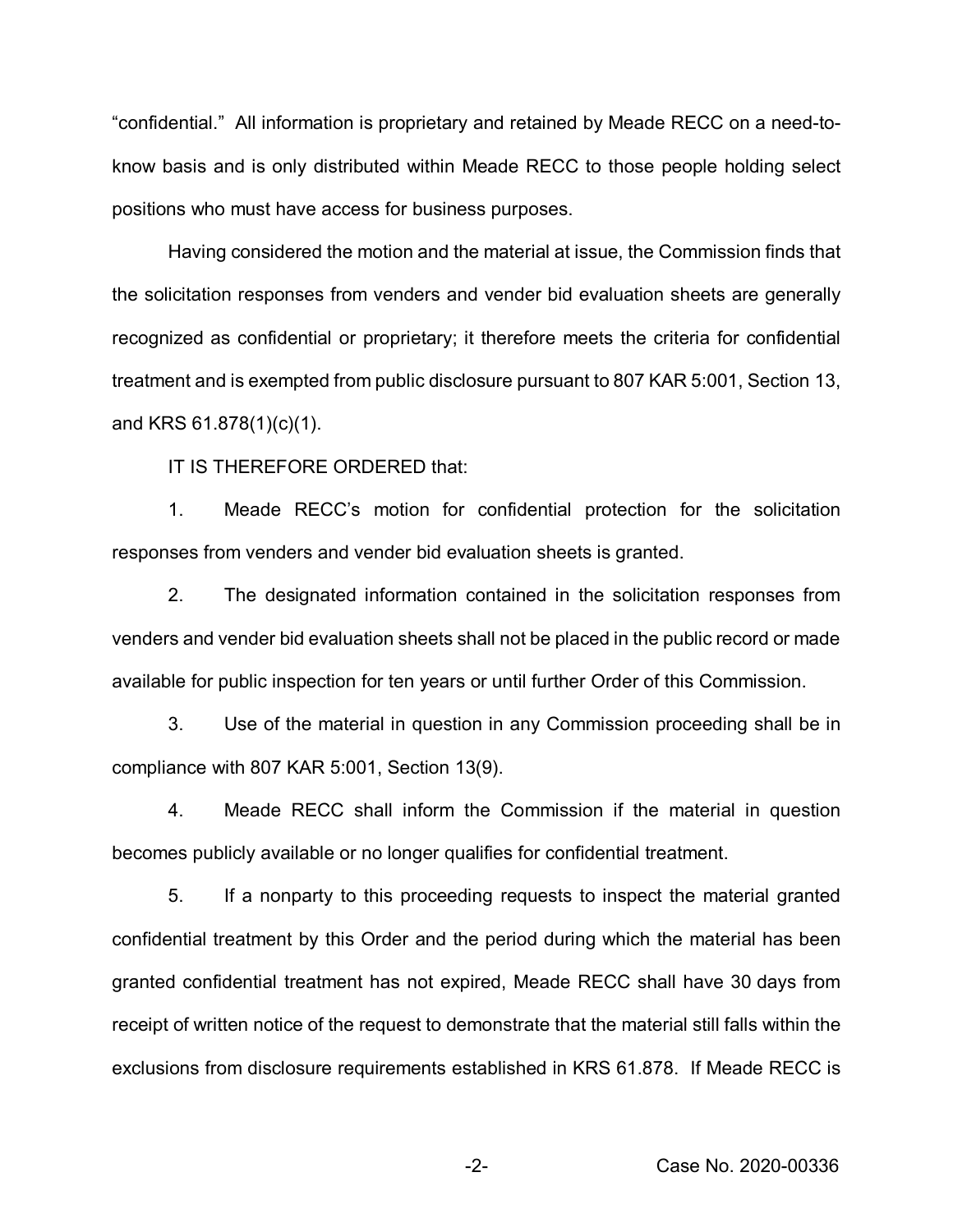unable to make such demonstration, the requested material shall be made available for inspection. Otherwise, the Commission shall deny the request for inspection.

6. The Commission shall not make the requested material available for inspection for 30 days from the date of service of an Order finding that the material no longer qualifies for confidential treatment in order to allow Meade RECC to seek a remedy afforded by law.

## [REMAINDER OF PAGE INTENTIONALLY LEFT BLANK]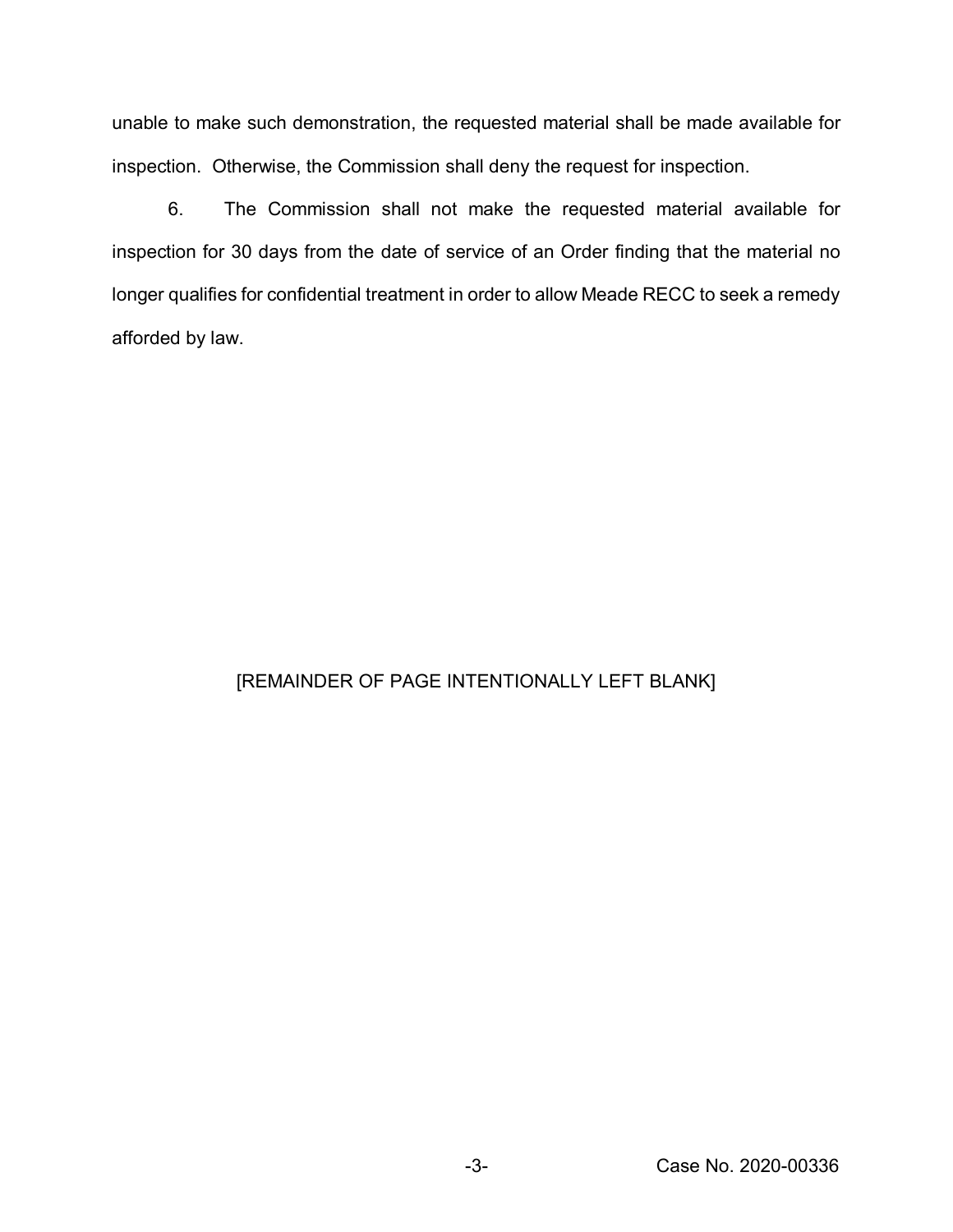By the Commission



ATTEST:

 $\mathcal{A}_{\mathsf{label}}$ 

Executive Director

Case No. 2020-00336